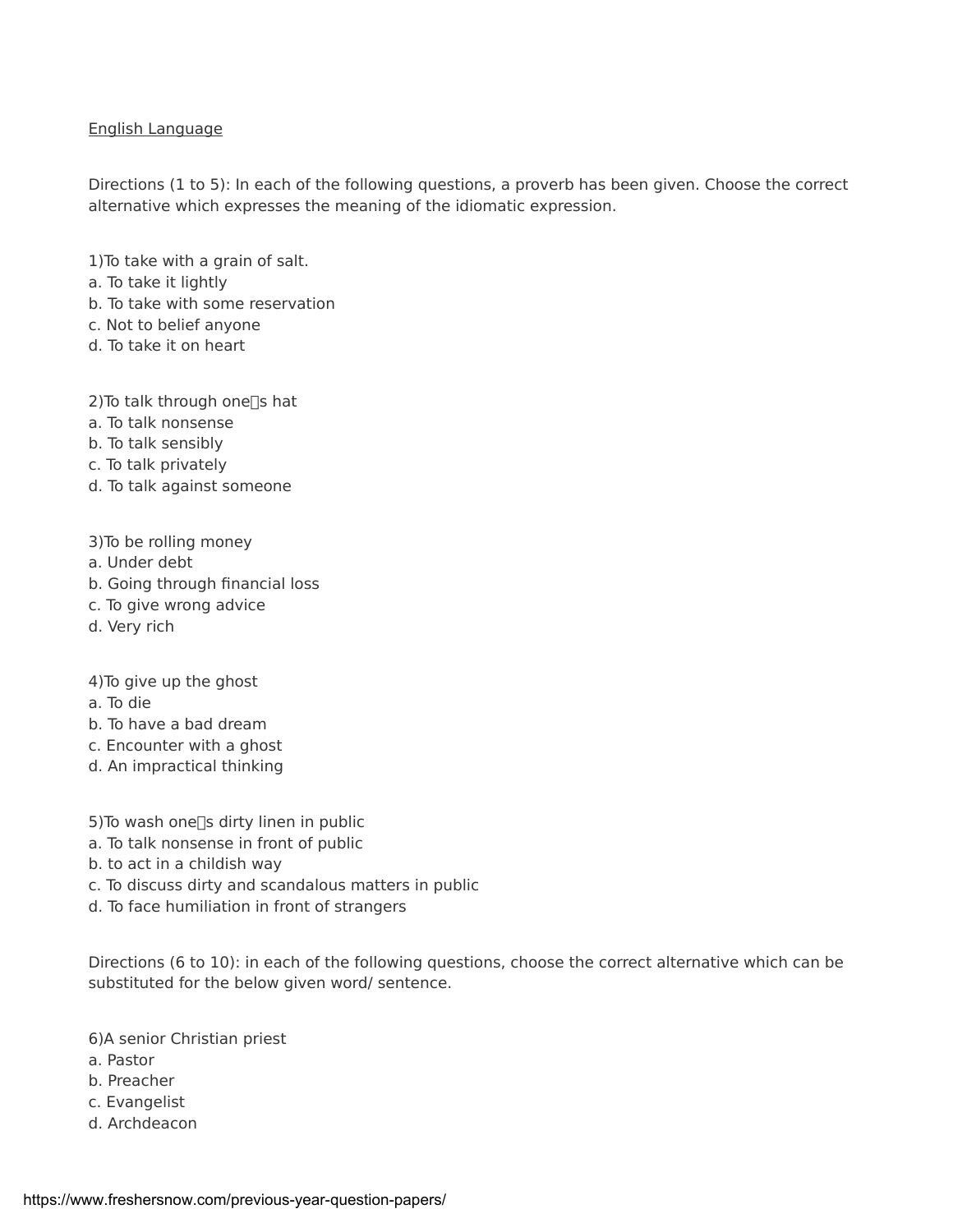- 7)A person who dabbles in a subject for enjoyment
- a. Drake
- b. Dilettante
- c. Estuary
- d. Erudite

8)Intended to teach or give moral instruction

- A. Didactic
- B. Diction
- C. Dictionary
- D. Instructor

9)A political leader appealing to popular desires and prejudices.

- a. Haranguer
- b. Demagogue
- c. Politician
- d. Agitator

10)Fear of Needles

- a. Belenophobia
- b. Bibliophobia
- c. Chionophobia
- d. Cryophobia

Directions (11 to 12): In each of the following passages, there are blanks each of which has been numbered. Choose the correct alternative to fill in the blanks appropriately.

11)Market share is 1. very important to a company, oddly sometimes more 2. than the bottom line. There is always great competition for new customers. Many times the efforts and resources devoted to 3., marketing and selling to new customers are at the expense of a company  $\sqrt{2}$  loyal customer base. This can even be seen at the local level. Where I live heating oil companies 4. offer new customers a deal for the first year in order to lure them in. This, of course, is done at the expense of old, loyal customers who have to make up the slack.

The result is that many savvy oil customers these days do a lot of shopping each year to find the best deal 5. is a thing of the past. On a national level the problem has gotten even more serious. A recent financial story in The New Yorker last month observed that there is almost universal recognition that customer service in this country has deteriorated. Such service is considered a  $\Gamma$ cost $\Gamma$ . Companies are looking for the customers they don $\Gamma$ t have so they are willing to spend on marketing and advertising but are not as interested in adding to their costs of service. The article made it sound a little like cynical dating. Companies are interested in luring you in but then once they have you; they don $\mathbb{R}$  quite value you as much as the next 6. customer they want to corral.

1. a. Usually b. Usual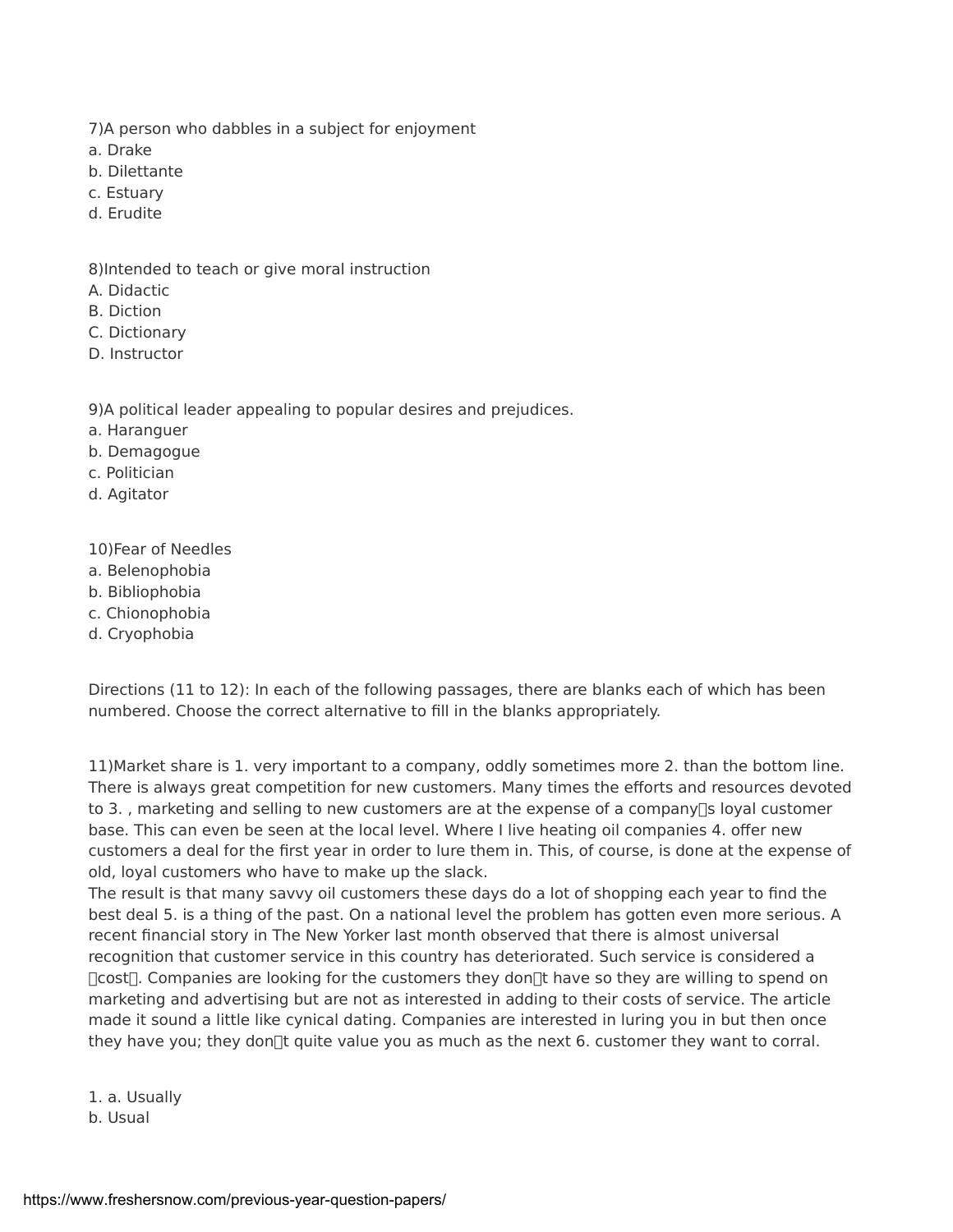## c. Actually

- d. Maybe
- 2. a. Crucial
- b. Resourceful
- c. Important
- d. Required
- 3. a. Advert
- b. Advertising
- c. Loyalty
- d. Branding
- 4. a. Consistent
- b. Consistently
- c. Consider
- d. Regularly
- 5. a. Loyal
- b. Marketing
- c. Selling
- d. Loyalty
- 6. a. Potential
- b. Wanted
- c. Important
- d. Potent

12)Whether in politics, professional sports, or in business,  $\Box$ players $\Box$  1. believe that because of their importance they can ride out any issue or problem. They can $\mathbb{R}$ t. We can all easily tick off a dozen or so examples, but the latest is surprising. Johnson & Johnson has 2. gone through a spate of recalls of tainted children [5] Tylenol and Motrin. The Company has generally kept a low profile and even contracted with a third party to buy up Motrin off retail shelves rather than announce an actual recall. And for the last decade it has been settling with claimants for a variety of injuries and death allegedly due from Ortho Evra, a contraceptive 3. made by its subsidiary, Ortho McNeil. It appears clear that the current management of J&J has not followed in the footsteps of the management that handled the Tylenol crisis of 1982 which is 4. cited as the quintessential example of crisis management in modern corporate history. Back then cyanide had been found in bottles of Tylenol in the Chicago area.  $|\&$  immediately issued public warnings, issued a product recall, created tamperproof packaging, and before long was back in business.The Company was up-front and willing to bite the bullet in the best interests of the public. Unfortunately that does not 5. to be the philosophy today. There is clearly a danger in believing one<sup>[]</sup> invincibility. The trust and respect of the public is at stake, and once lost, is very difficult to retrieve.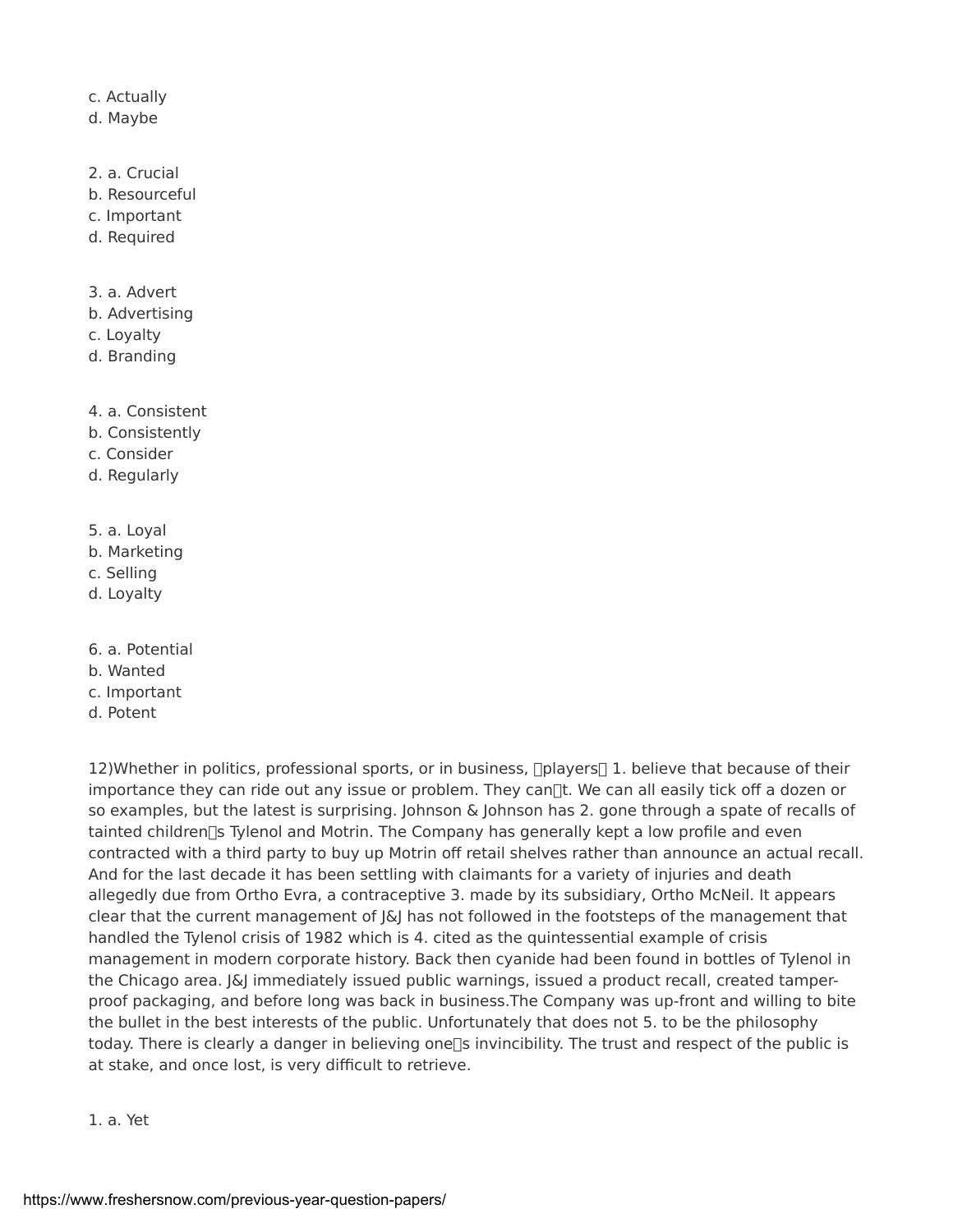b. Still

c. Will

d. want

2. a. Recently

b. Just

c Not

d. Now

3. a. Area

b. Patch

c. Now

d. When

4. a. Commonly

- b. Now
- c. Even

d. Often

- 5. a. Seem
- b. Likely
- c. Appear
- d. Wish

Directions (13 to 15): In the following question, out of the given group of words, choose the correctly spelt word.

13)A. Dramatize

- B. Nany
- C. Muzle
- D. Myrle

14)A. Sady

- B. Naphthalene
- C. Narcism
- D. Nailve

15)A. Fonde

B. Foly

C. Makish

D. Fondant

Directions (16 to 20): In the following questions, one of the four sentences given in each question is grammatically wrong. Spot the grammatically wrong answer.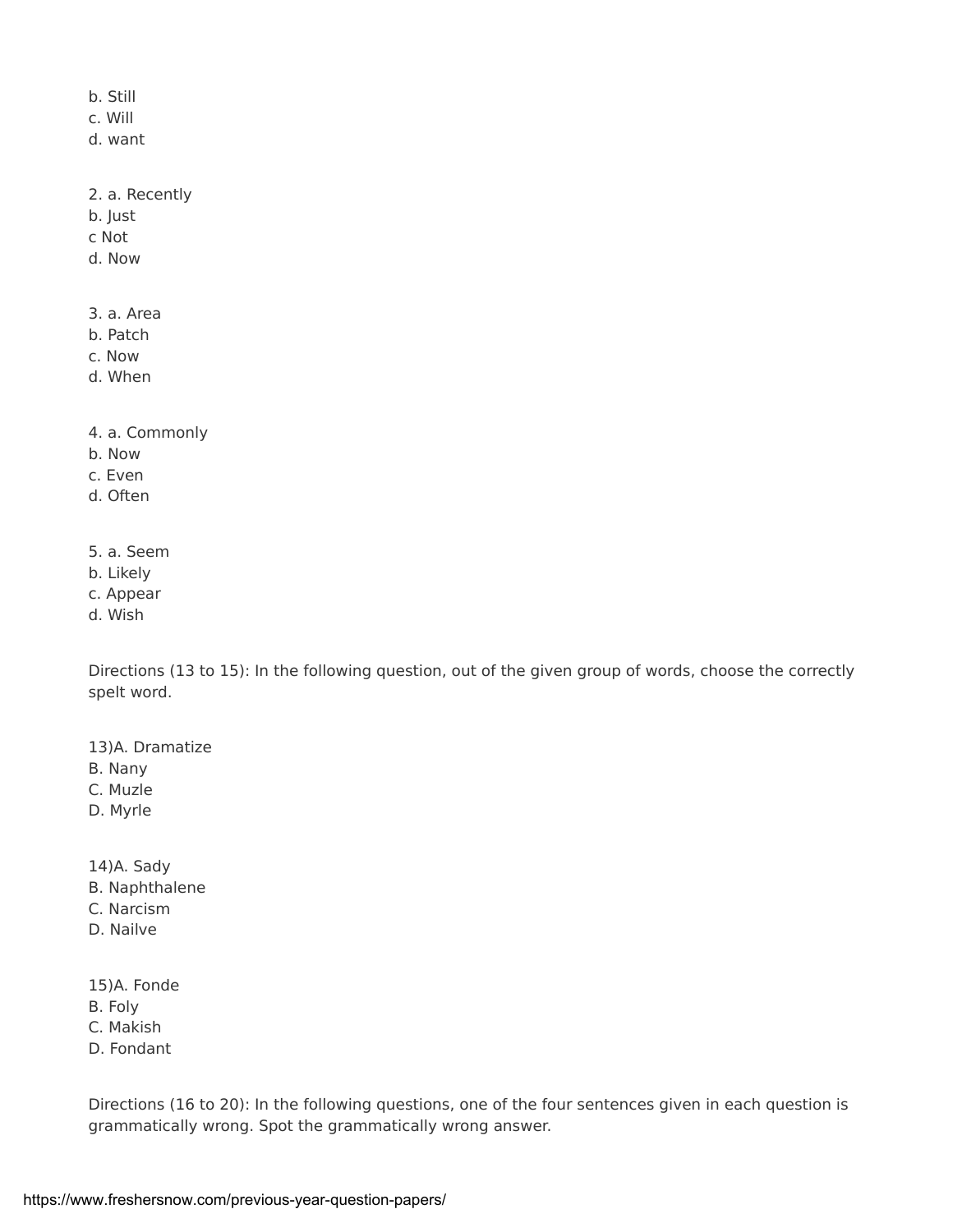16)A. One of the most difficult facilitation tasks is time management -- time seems to run out before tasks are completed. Therefore, the biggest challenge is keeping momentum to keep the process moving.

B. Develop the agendas together have key participants in the meeting.

C. Have someone designated to record important actions, assignments and due dates during the meeting.

D. Meeting management tends to be a set of skills often overlooked by leaders and managers.

17)A. Always start on time; this respects those who showed up on time and reminds late-comers that the scheduling is serious.

B. Always end meetings on time and attempt to end on a positive note.

C. As he has anticipated, an thundering iron gate fall nearby, barricading the entrance to the suite.

D. The curator felt a surge of adrenaline. How could he possibly know this?

18)A. An telephone was ringing in a darkness--a tinny, unfamiliar rings.

B. A collection of the world's most famous paintings seemed to smile down on him like old friends.

- C. Slowly, the fog began to lift.
- D. His eyes focused now on a crumpled flyer on his bedside table.

19)A. The hostess began reading choice excerpts from the inane article, and Langdon felt himself sinking lower and lower in his chair.

B. I cannot presume the authority to stop him.

C. The hall erupted in laughter.

D. And if I find who one of you provides that article, I have the consulate deport you. "

20)A. This photo takes less than an hour ago.

B. I cannot fully express my gratitude to the exceptional team

C. The spiked cilice belt that he wore around his thigh cut into his flesh, and yet his soul sang with satisfaction of service to the Lord.

D. A little over a year ago, Langdon had received a photograph of a corpse and a similar request for help.

Directions (21 to 25): Choose the correct sequence of the alternatives to form a logical and meaningful sentence.

21)A. Review the agenda at the beginning

B. And accept them.

- C. of each meeting, giving participants a chance to understand all
- D. proposed major topics, change them
- a. ABCD
- b. ABDC
- c. ACDB
- d. DCBA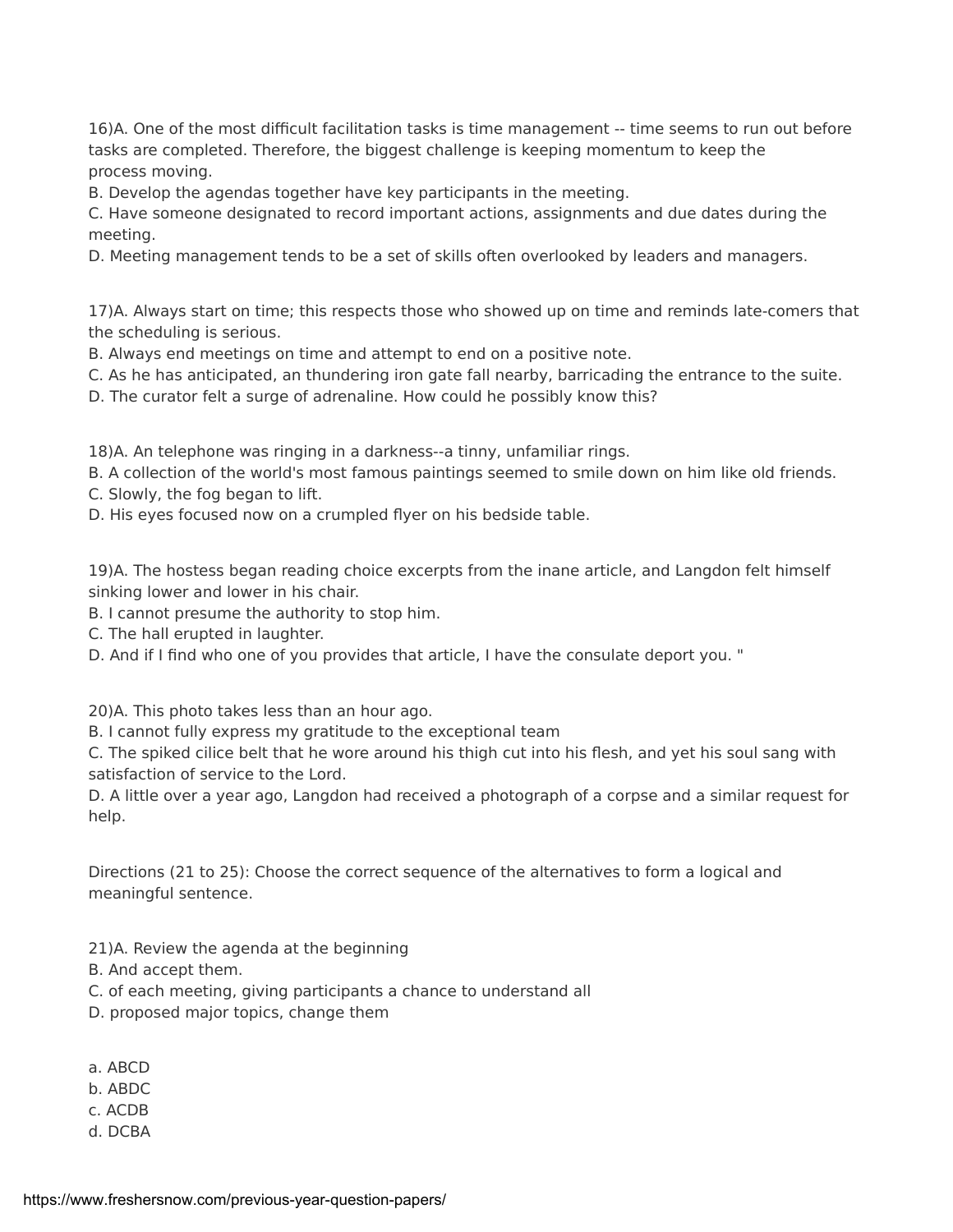- 22)A. Organizational performance involves the
- B. monitor progress toward the goals,
- C. recurring activities to establish organizational goals,
- D. and make adjustments to achieve those goals
- a. ADCB
- b. ACBD
- c. DCBA
- d. CBDA

23)A. it's very helpful to

- B. regularly conduct assessments of the
- C. Current performance of the organization.
- D. When seeking to improve the performance of an organization
- a. ABCD
- b. DCBA
- c. DABC
- d. CBDA
- 24)A. whether explicitly or implicitly,
- B. it helps to have some basis by which
- C. Once you've conducted assessments of your organization,
- D. To analyse the results.
- a. CABD
- b. DCBA
- c. ADCB
- d. ACBD
- 25)A. looking for ways to have their work make a
- B. In my travels around the country providing workshops on the topic of working spiritually,
- C. Difference and to feel energized in a richer way in their work.
- D. I $\Box$ ve found consistently that people are
- a. DCAB
- b. CBAD
- c. BDAC
- d. CABD

Directions (26 to 30): In each of the following questions, Keeping 1 and 6 sentences in a fixed order. Choose the correct alternative to decide the logical order between 1 and 6 sentences.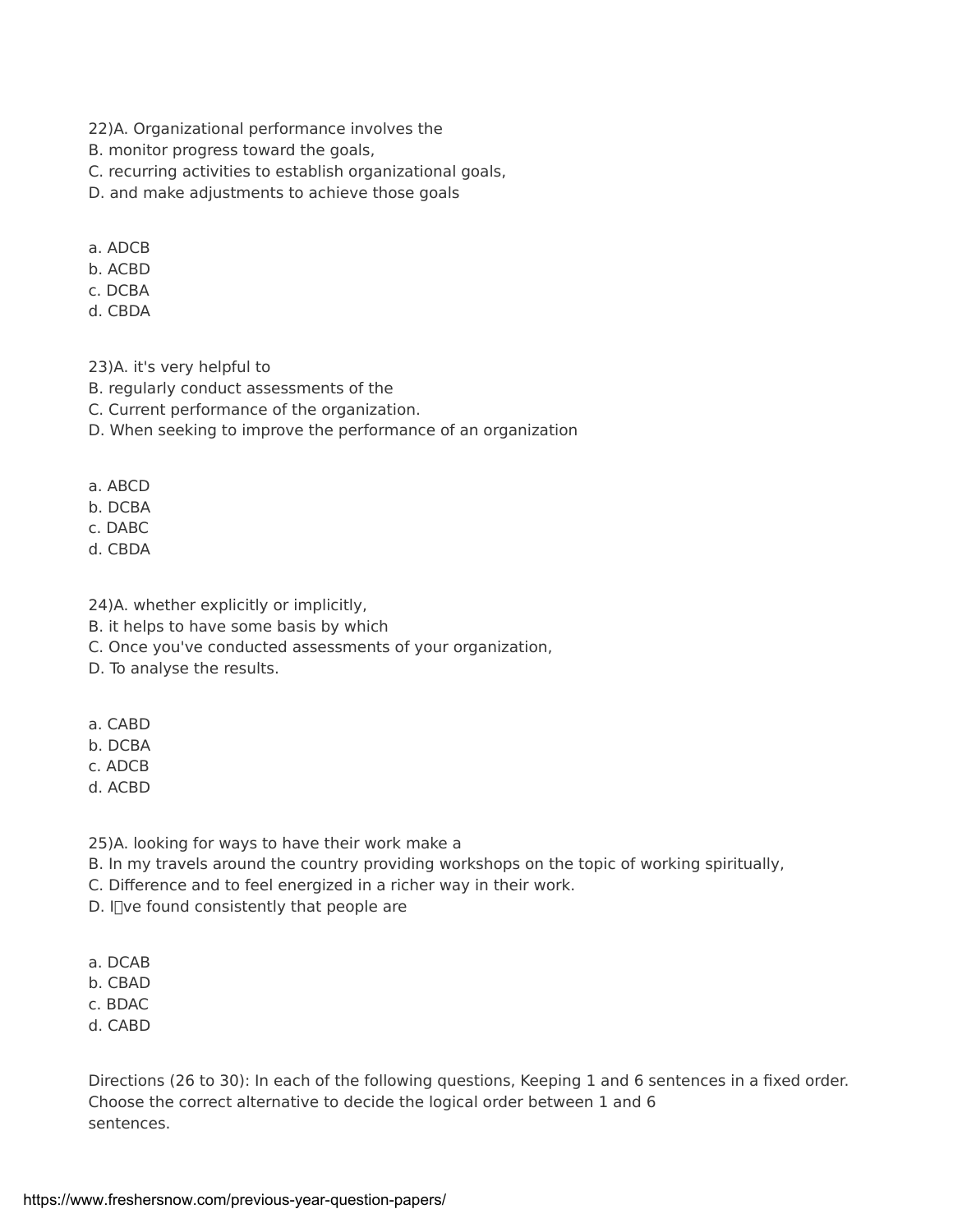26)1. Operations management focuses on carefully managing the processes to produce and distribute products and services.

A. Major, overall activities often include product creation, development, production and distribution.

B. Related activities include managing purchases, inventory control, quality control, storage, logistics and evaluations of processes.

C. A great deal of focus is on efficiency and effectiveness of processes.

D. Therefore, operations management often includes substantial measurement and analysis of internal processes.

6. Ultimately, the nature of how operations management is carried out in an organization depends very much on the nature of the products or services in the organization.

a. ADBC

b. CDBA

c. DCBA

d. ABCD

27)1. Waiting time is the third generic service output.

A. The lower the waiting time, the higher the level of supply chain service.

B. Waiting time is defined as the amount of time the customer must wait between ordering and receiving products

C. In the personal computer industry, a consumer may visit an electronics or computer specialty store, make a purchase, and carry home a computer with literally no waiting time.

D. Alternative supply chains offer consumers and end users choices in terms of the amount of waiting time required.

6. Alternatively, the customer may order from a catalogue or via the Internet and wait for delivery to the home or office.

a. BCDA

b. CBDA

c. DCBA

d. BADC

28)1. Supply chains provide additional service outputs to their customers.

A. The point to keep in mind is that there is no such thing as a homogeneous market where all consumers desire the same services presented in the same way.

B. They may differ in terms of which services are most important and in terms of the level of each of the services desired to accommodate their needs.

C. For example, some consumers may require immediate availability of a personal computer while others feel that waiting 3 days for a computer configured to their exact requirements is preferable.

D. In addition to the four generic service outputs discussed above, other researchers have identified services related to information, product customization, and after-sales support as critical to selected customers.

6. Additionally, customers differ in terms of how much they are willing to pay for services.

a. DABC